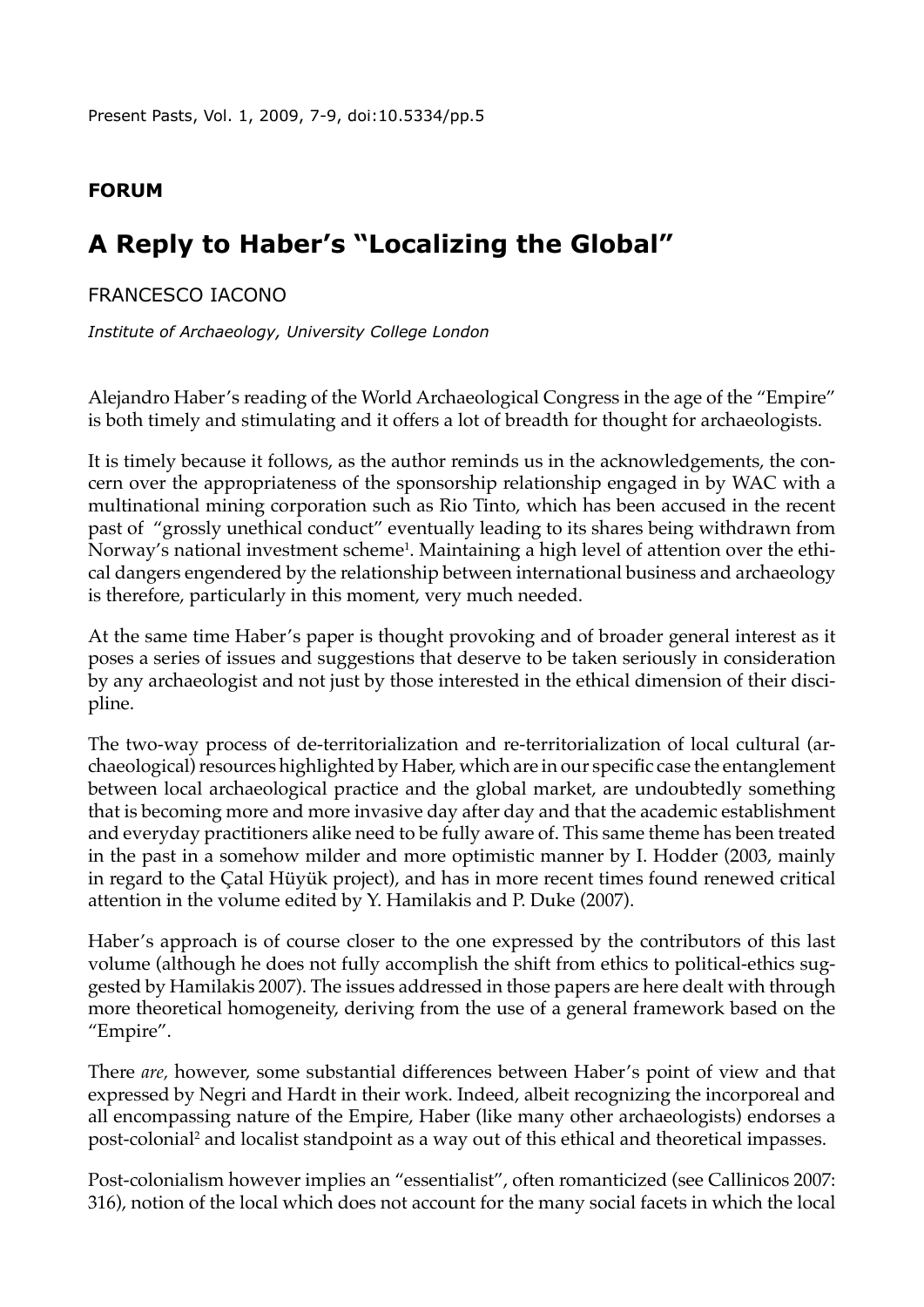is articulated, taking the concrete risk of reiterating other forms of social injustices (i.e. those embedded in the social context of colonized social realities).

Personally, as a Marxist, I am sceptical regarding the emancipatory potential of localism *per se,* that is non-mediated by social critique. Identitarian discourses can be (and have been, e.g. Davila 1997) easily trapped in the Empire machinery and are subjected to the same forces that threaten official academic "science".

Emancipating archaeological theory and ethics from the colonial/post-colonial dichotomy means discussing as Negri and Hardt (2000: 45) suggest the *production of locality* and making sense of it as a negotiated social process. To this extent Haber's suggestion to uncritically extend "the recognition of political rights over cultural heritage" to any (no better specified) "descendant local community," although at a first sight appealing, seems to be problematic (if not even harmful). At a merely practical level, by-passing the nation state in the decision making process relative to these issues is not likely to facilitate the relationship between archaeologists and the authority, making any action *de facto* impossible. This is not to say, however, that archaeologists should entirely accept what the state tell them about local communities, but if they are willing to contest official institutional perspectives they should not do so uncritically. A better solution would be having an international institution such as WAC directly involved (in collaboration with national authorities) in the discussion and negotiation of individual claims.

The post-colonial standpoint expressed by Haber is also at the core of two other main issues which he raises and with which I profoundly disagree, namely the criticism of the study of social complexity in archaeology as "epistemic coloniality" and the will to challenge "the idea of [the existence of] *one* version of history" (my emphasis). In order to avoid falling back into worn-out discussions on epistemology, I would like only to put in a few words in defence of this supposed "colonial epistemic violence".

Starting from the point regarding the existence of one version of history, as a critical realist, I consider asserting unequivocally a basic kernel of agreed historical reconstruction (which of course has always to be open to continuous re-discussion) a, if not *the,* fundamental aim of archaeology. Using the issues discussed in the paper as an example it is possible to note that soil overexploitation/pollution is a real phenomenon which not only occurs today as a result of intensive mining activity, but has also occurred in different forms in the past, severely affecting the material conditions of life of many people<sup>3</sup>. An epistemic position that put in question these basic facts, in the past as well as in the present, would undoubtedly weaken the cause of those who are critical of unscrupulous activity of mining corporations today.

Concerning the study of social complexity, my claim is that this topic is not an inherently colonial one although admittedly it has been often phrased in a lexicon that is indeed colonial. Putting jargon aside however, with a long-term perspective it is possible to observe that the very intellectual roots of IUPPS (International Union of Pre- and Proto-Historic Sciences) and later of WAC can be traced back to the radiocarbon revolution and to the beginning of a truly "world archaeology" as we understand it today, in which for the first time it has been possible to compare social dynamics and the emergence of social complexity in geographically far away contexts. This has had, as it is fairly well known, enormous consequences in terms of challenging long established views of unilineal social development, which have profoundly undermined European colonial identity.